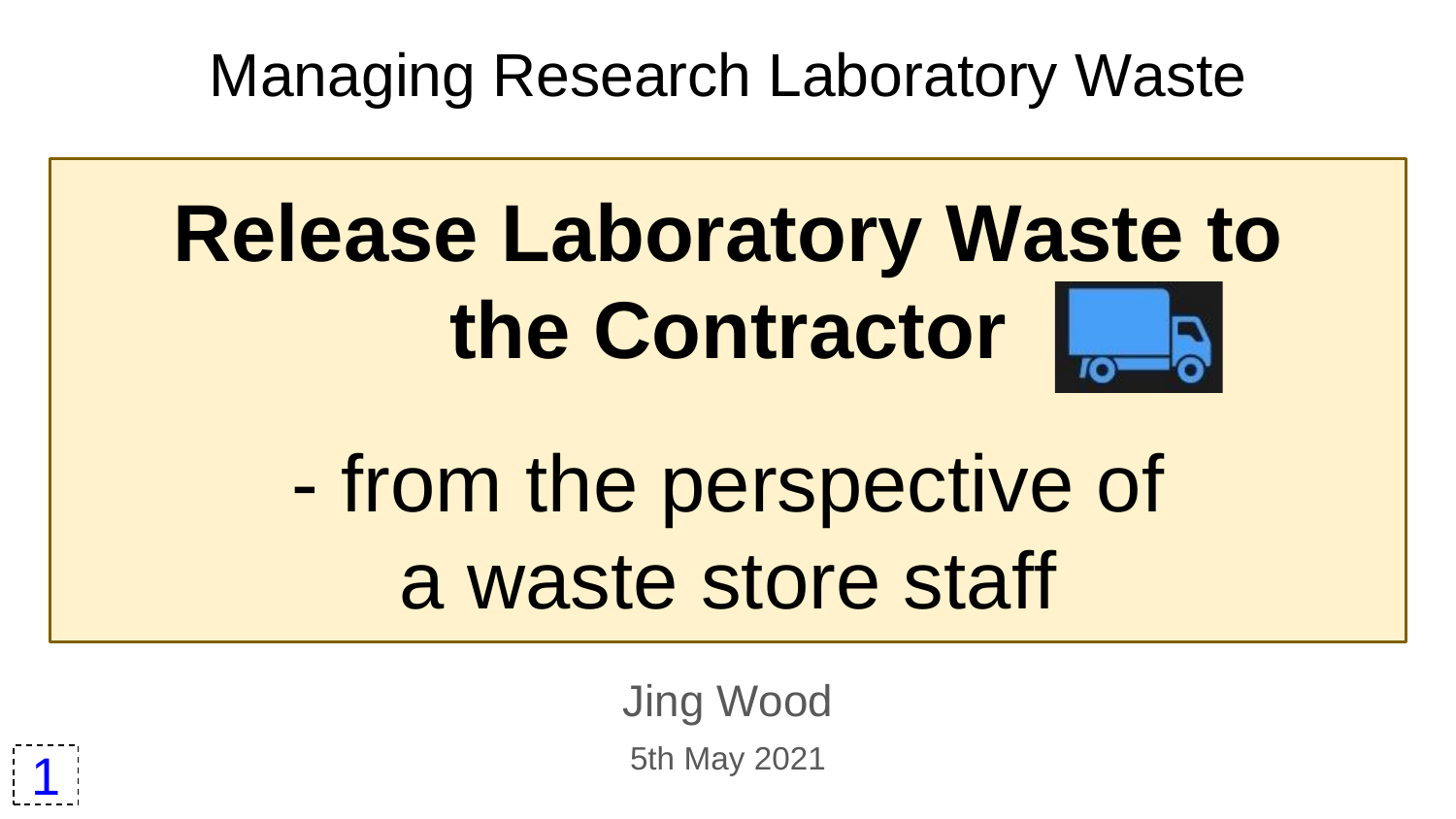**Release laboratory waste to the contractor** - from the perspective of a waste store staff

- $\triangleright$  Laboratory waste what is it
- ➢ Laboratory Waste Store
- ➢ Waste Store staff training and information
- $\triangleright$  Waste contractor expectation and reality
- ➢ Unknown waste

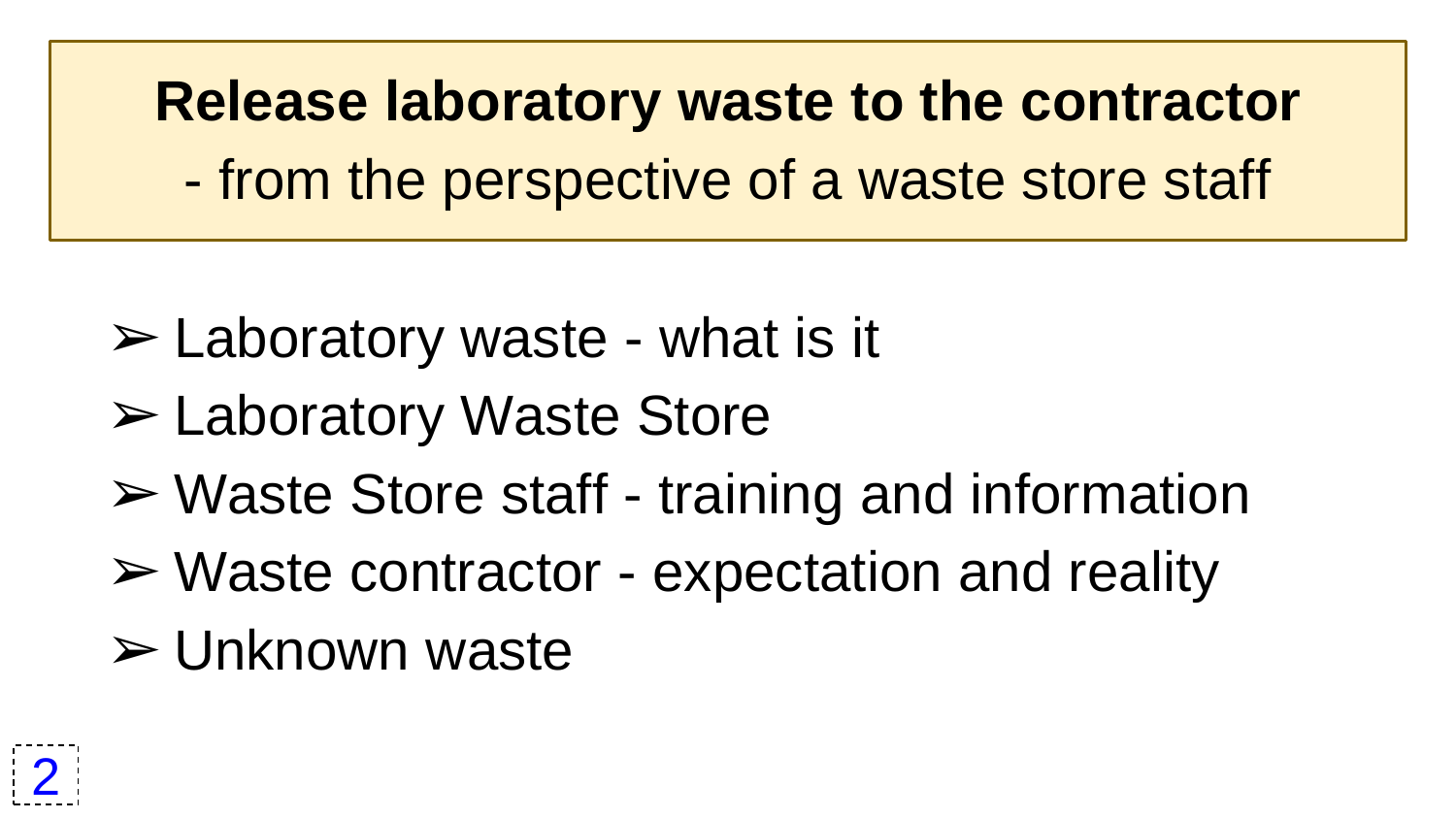#### **Laboratory waste - what is it**

Waste means

- any substance or object which the holder discards or intends or is required to discard, e.g. solvent waste, lamps containing mercury
- Not all laboratory waste is hazardous e.g. clean glass, high density polystyrene 3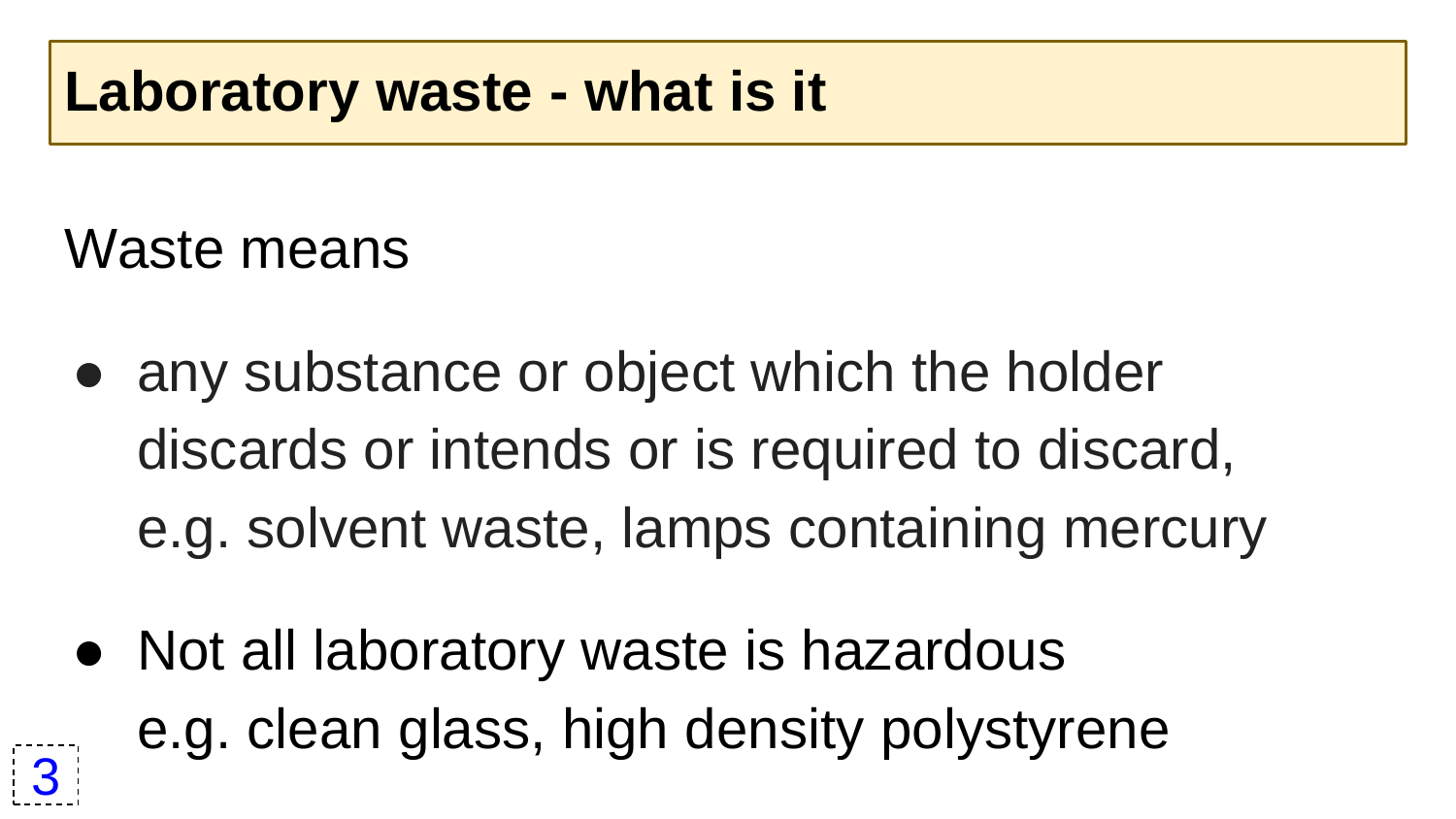#### **Visualisation of waste**





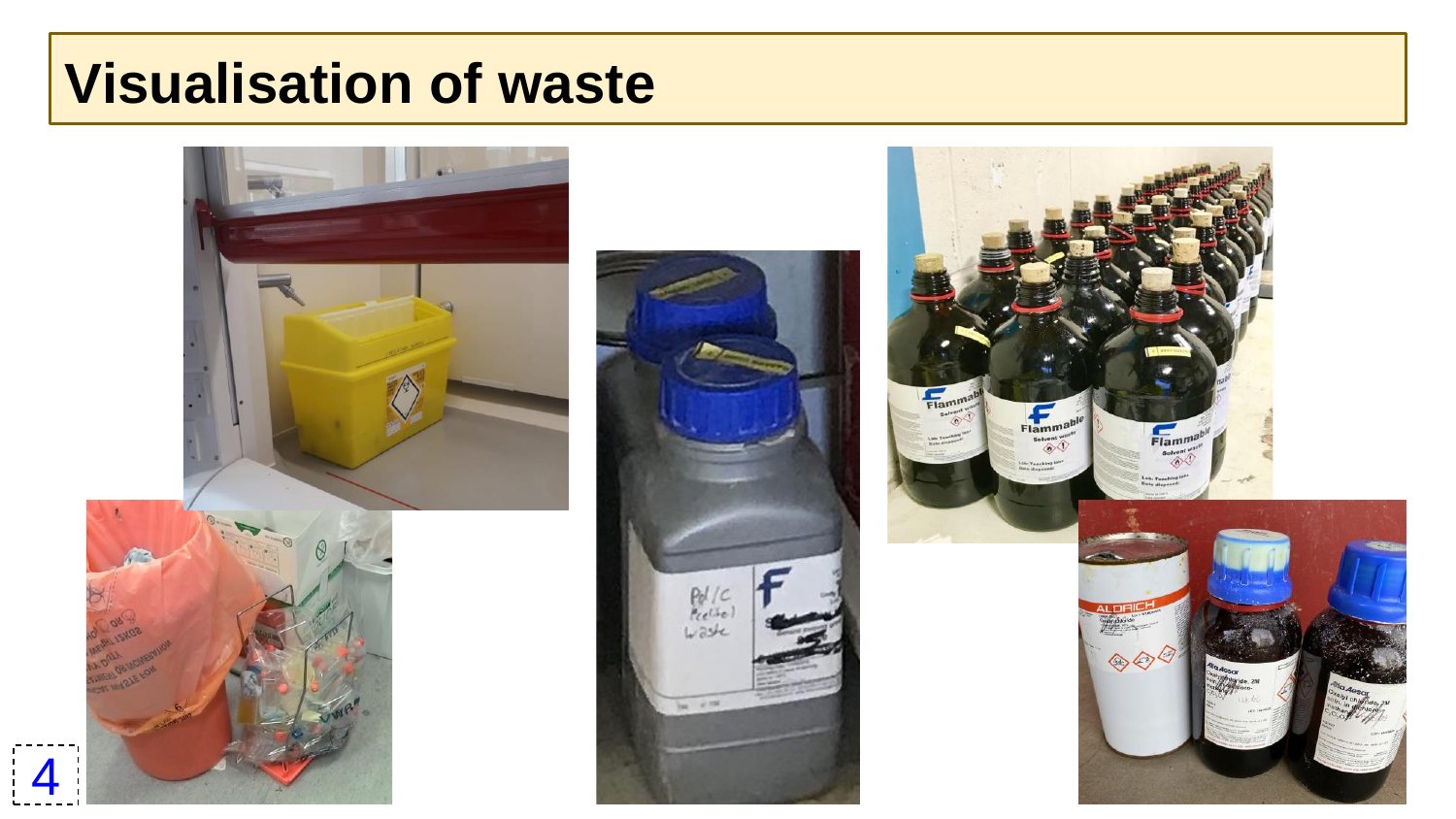#### **Laboratory Waste Store - temporary storage space**



**Isolated room ideally fitted** with a ventilated cupboard, automatic CO2 fire dampening system and extract

● Usage - temporary safe storage for hazardous 5 waste only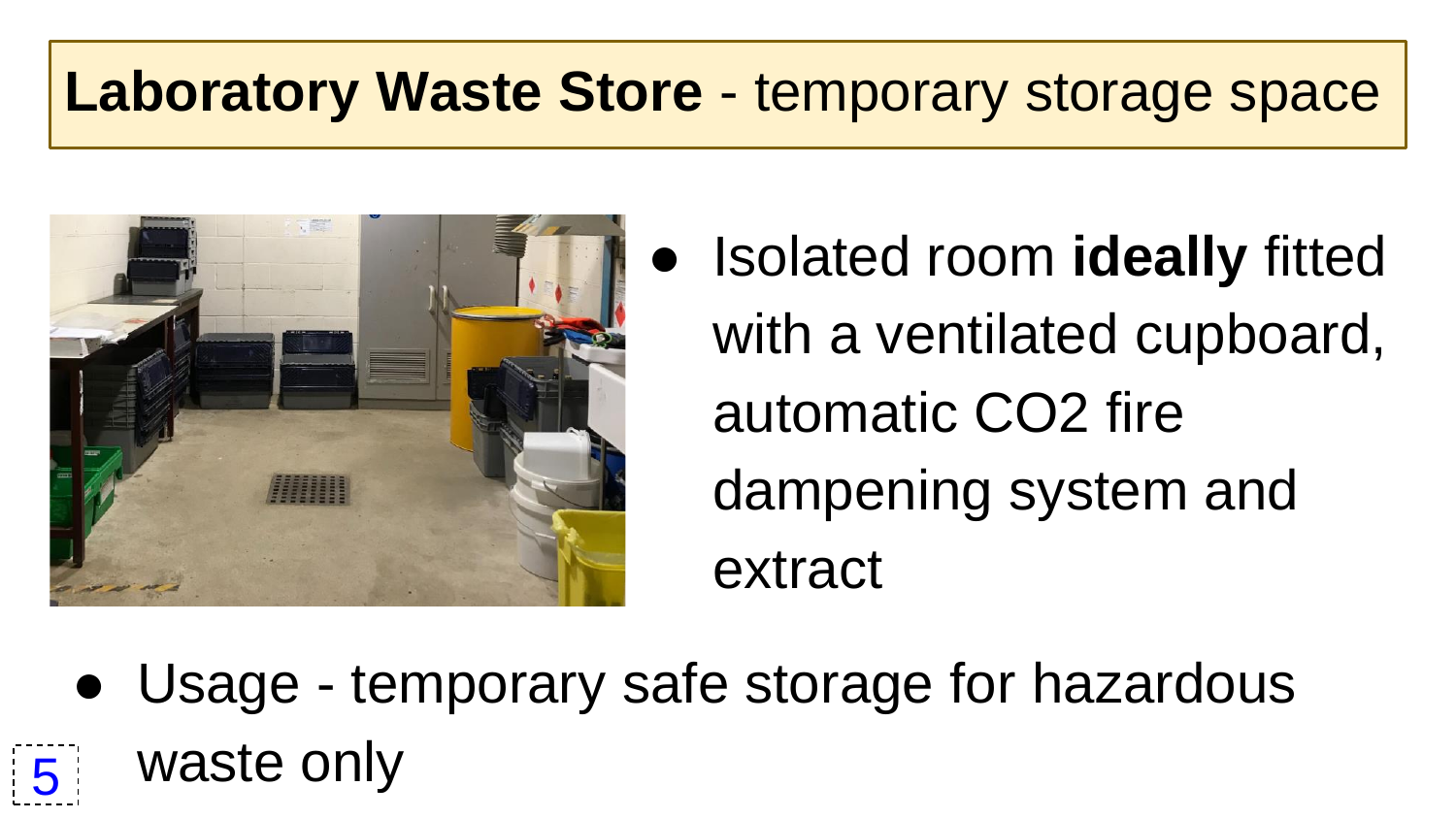#### **Laboratory Waste Store - waste handover location**

Drop off point of laboratory waste by lab users -producer/holder- at the end of their working day



● Collection point for waste contractor driver



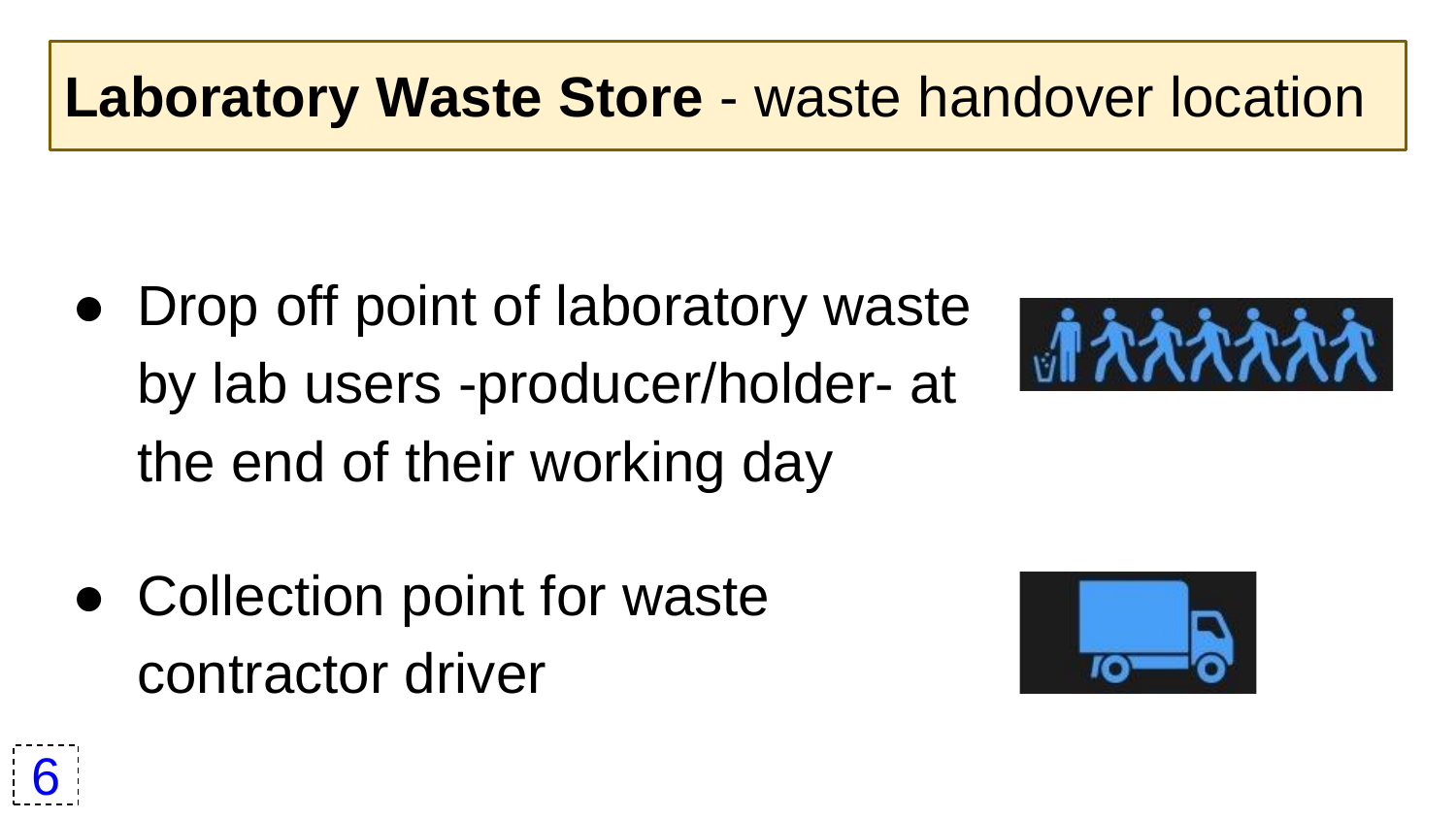#### **Laboratory waste stream outline**

|            | Contractor   Lab workers and store staff                                                |
|------------|-----------------------------------------------------------------------------------------|
| Regular,   | Solvents, silica, glass, vial, clinical.<br>bulky (>5L) Periodical or one-off specific. |
| Lab smalls | Periodical or one-off specific.<br>Stock chemical, out of date or left over.            |
|            | Unknowns   Very occasionally                                                            |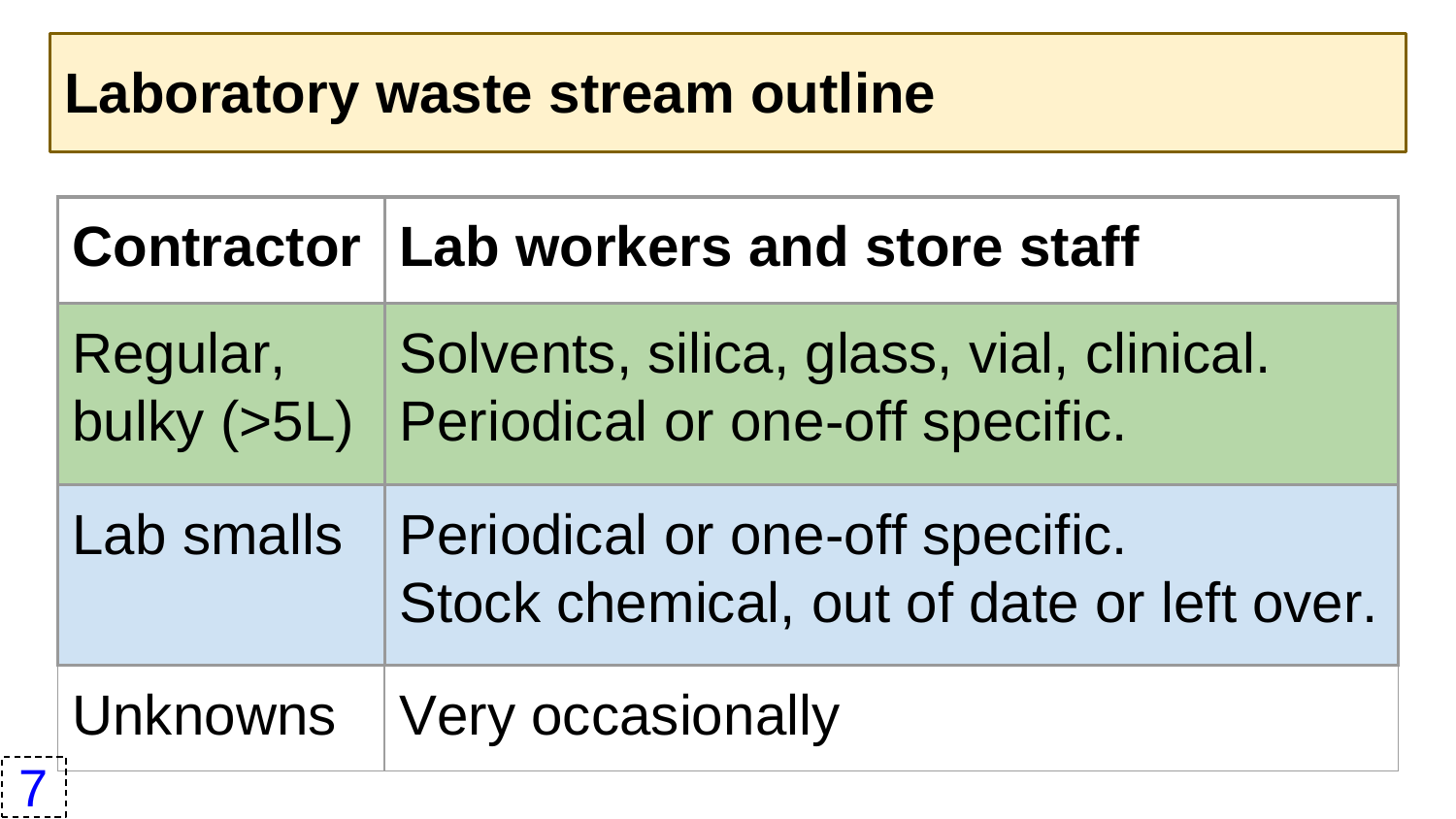#### Collecting laboratory waste from the Waste Store - **Action timeline after an agreed collection**



- Prior to collection day
	- On collection day
		- After collection day

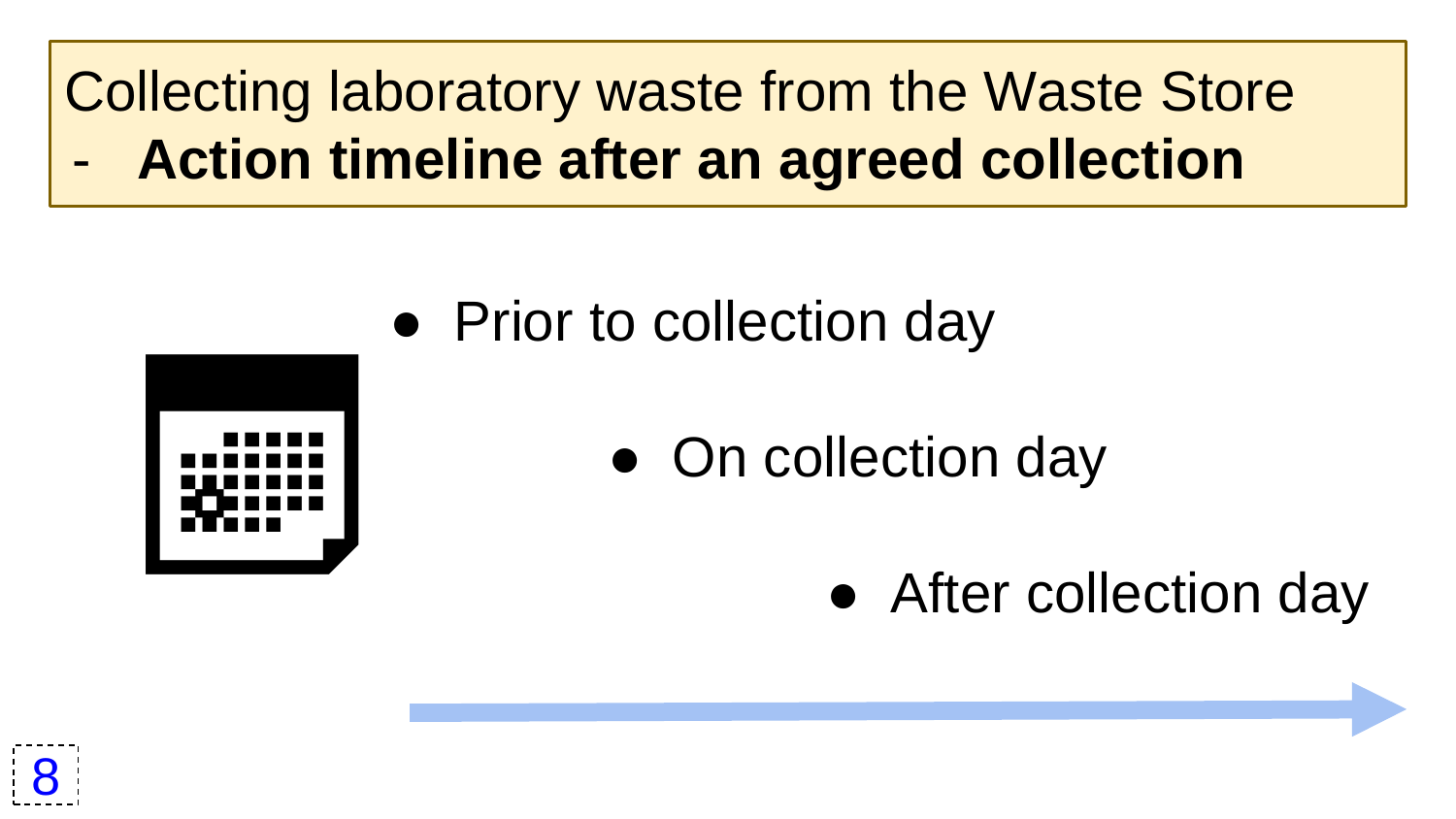## Collecting laboratory waste from the Waste Store **- waste listing, complete prior to collection day**

- Waste **description** (and process involved if applicable)
- Waste **components** and concentrations or quantity
- Container material, size (weight or volume) and number
- State of waste liquid, solid, powder, liquid/solid mixture
- Properties physical, health and environmental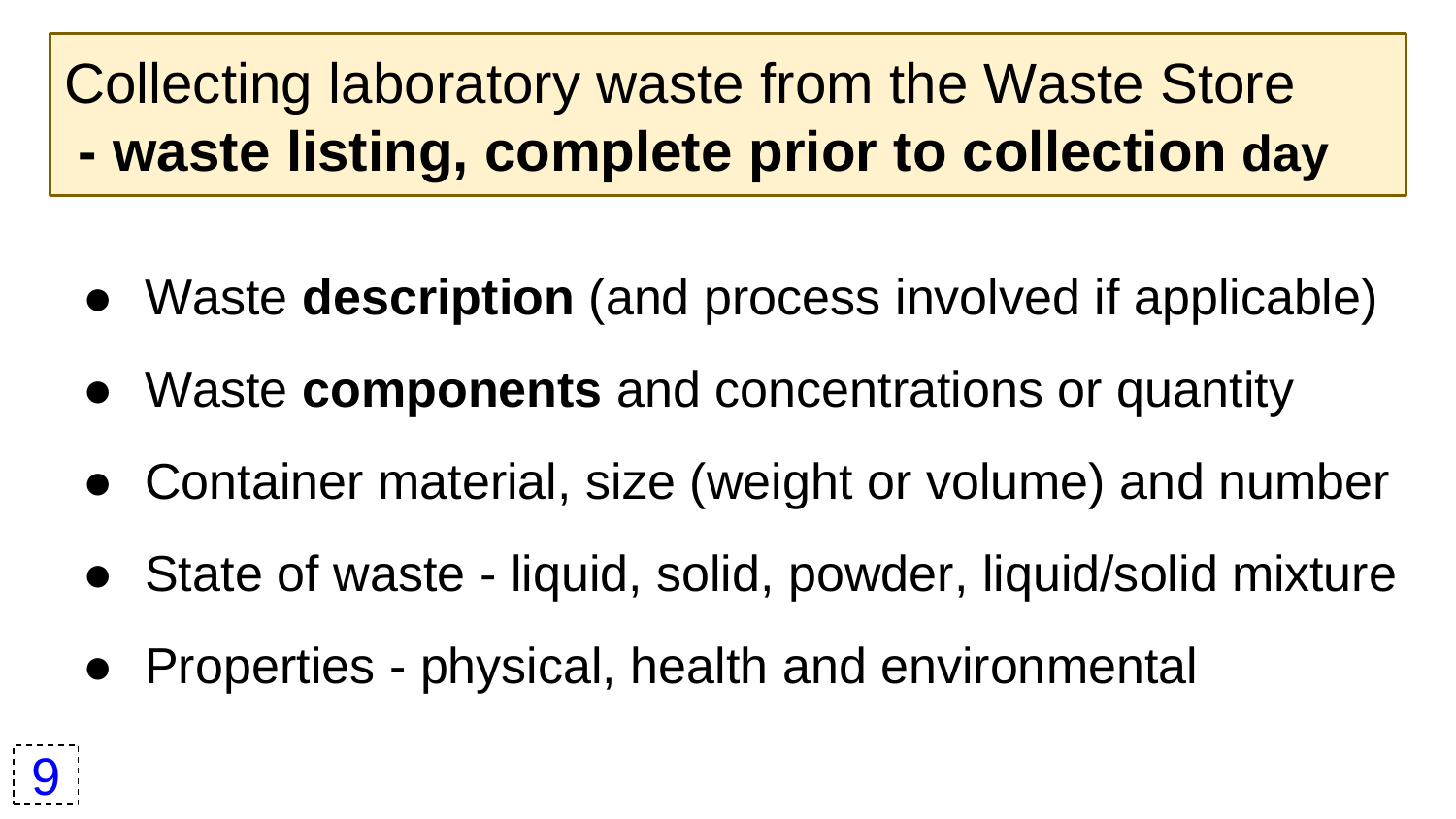Collecting laboratory waste from the Waste Store **- waste listing, prior to collection day**

- Done by store staff or contractor
- List with contractor

10

Part of Consignment Note

| <b>Waste description</b>          | <b>process</b><br>generating<br>the waste | <b>Components</b> | <b>Concen</b><br>tration               |  | <b>Container information</b>          |      | <b>Physical state</b>                                                                     | <b>HAZARD PROPERTIES</b>                        | <b>EWC</b>  |     |
|-----------------------------------|-------------------------------------------|-------------------|----------------------------------------|--|---------------------------------------|------|-------------------------------------------------------------------------------------------|-------------------------------------------------|-------------|-----|
| Please be as sepcific as possible | (Must be<br>completed<br>for each         | comma             | Please list on one line separated by a |  | Container<br><b>Size</b><br>(example: | Qtv. | <b>Estimated</b> Solid, liquid,<br>weight per   gas, powder,<br>container   sludge, mixed | Please list on one line<br>seperated by a comma | <b>CODE</b> | UN# |

| <b>Chemical Name or</b><br><b>Description of waste</b> | Container<br><b>Type</b> | No. of<br>containers | <b>Container size /</b><br><b>Volume</b> | <b>Physical State</b><br>(Solid, Liguid, Gas<br>Powder, Mixed) | <b>Hazard Properties</b><br>(HP1-HP15) | _ab<br>smalls |
|--------------------------------------------------------|--------------------------|----------------------|------------------------------------------|----------------------------------------------------------------|----------------------------------------|---------------|
|--------------------------------------------------------|--------------------------|----------------------|------------------------------------------|----------------------------------------------------------------|----------------------------------------|---------------|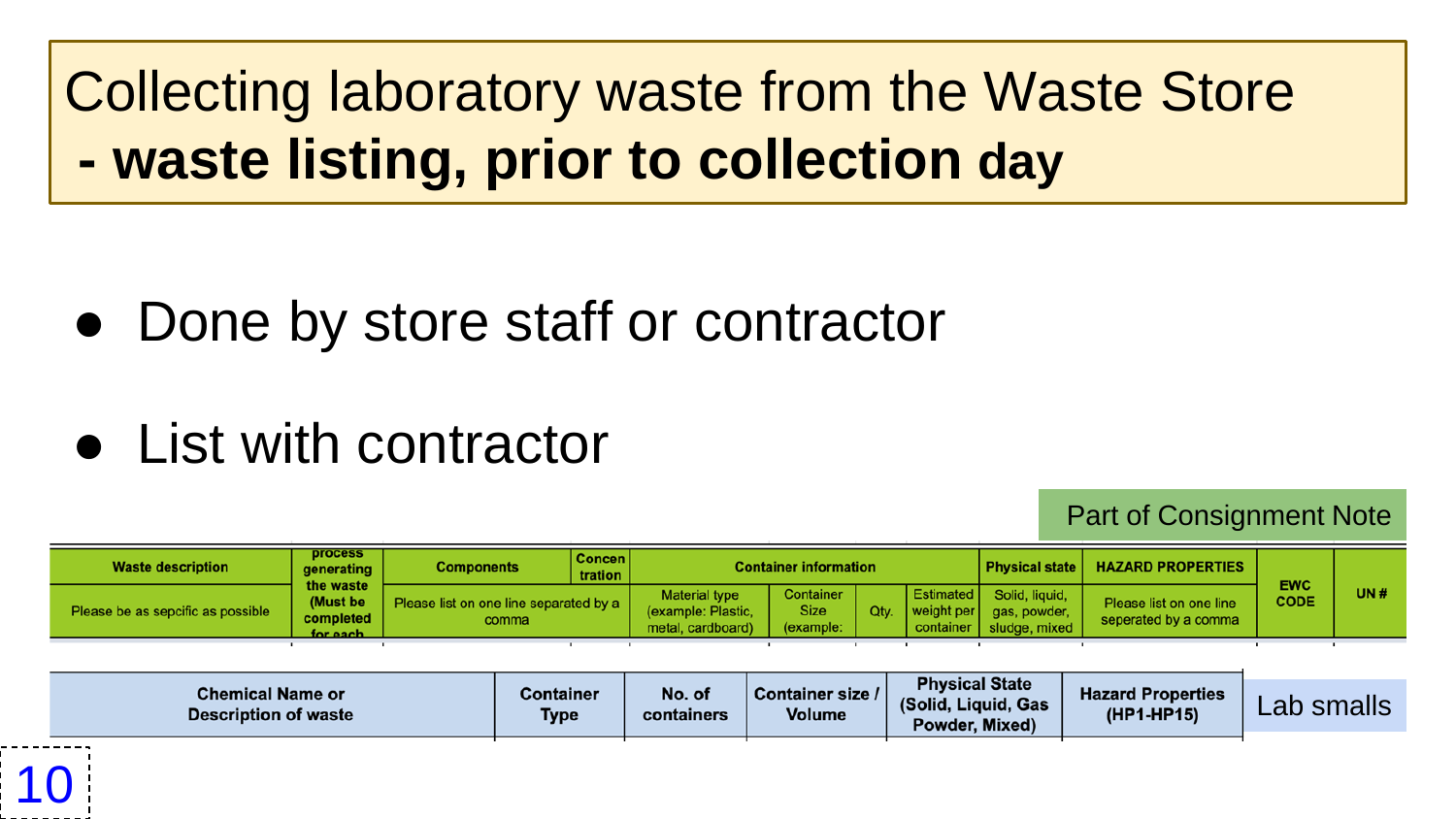## Collecting laboratory waste from the Waste Store **- Print labels by contractor prior to collection day**

#### Print packing label from the consignment note - regular or bulk one-off

| <b>Estimated</b> Solid, liquid,<br>Container<br><b>Material type</b><br><b>CODE</b><br>(Must be<br>Please list on one line<br>Please list on one line separated by a<br>weight per<br>Size<br>Qtv.<br>Please be as sepcific as possible<br>(example: Plastic,<br>gas, powder, | <b>Waste description</b> | <b>process</b><br>generating | <b>Components</b> | <b>Container information</b> |                   |           |  |  | Physical state   HAZARD PROPERTIES | <b>EWC</b>           |  |     |  |
|-------------------------------------------------------------------------------------------------------------------------------------------------------------------------------------------------------------------------------------------------------------------------------|--------------------------|------------------------------|-------------------|------------------------------|-------------------|-----------|--|--|------------------------------------|----------------------|--|-----|--|
| container I<br>for each                                                                                                                                                                                                                                                       | the waste<br>completed   |                              | comma             |                              | metal, cardboard) | (example: |  |  | sludge, mixed                      | seperated by a comma |  | UN# |  |

#### Lab smalls packing streams

- **Acids**
- **Base**

- Oxidiser ...
- Non-hazardous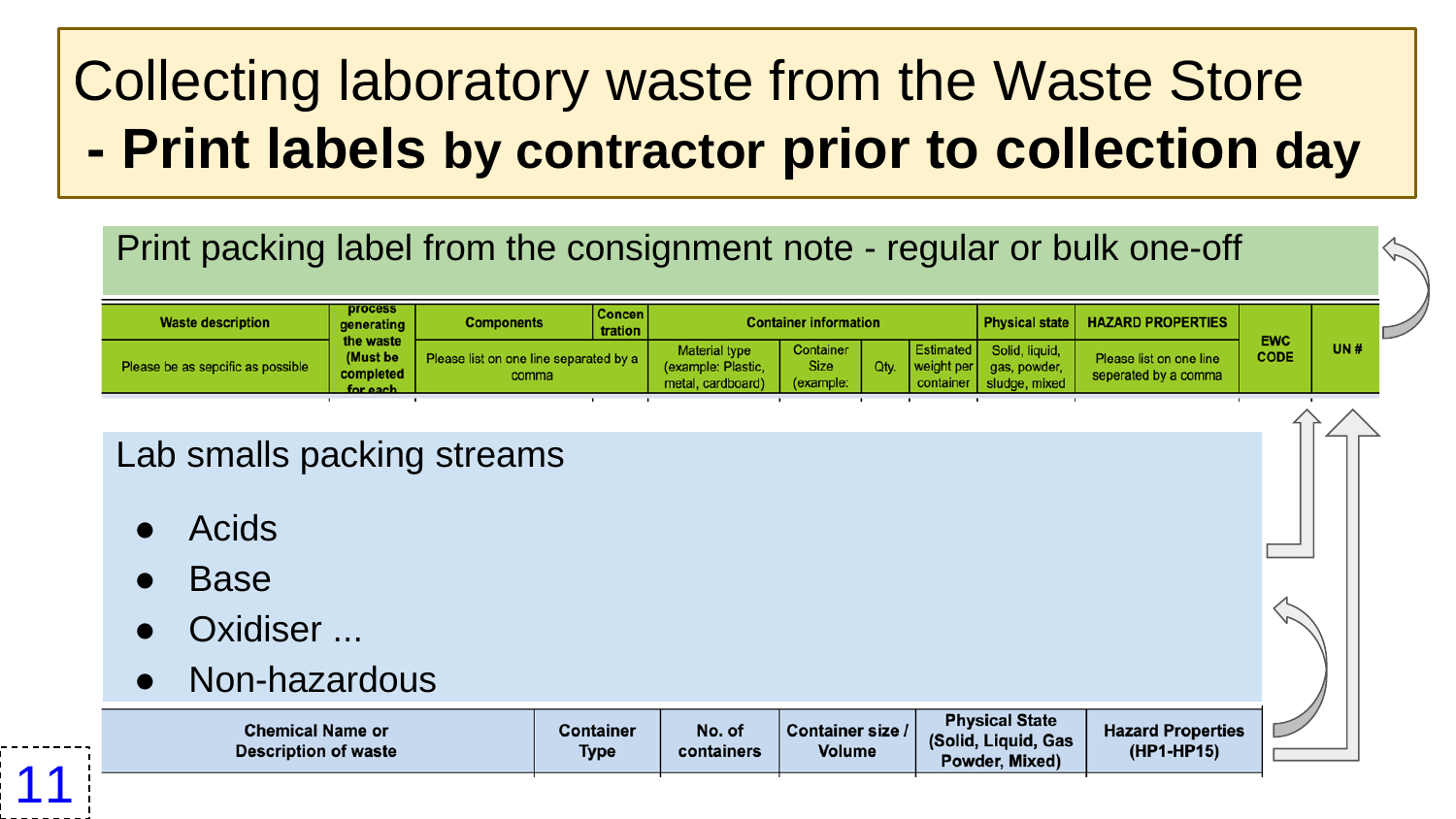#### Collecting laboratory waste from the Waste Store **- actions by contractor prior to collection day**

**CLP** -



- 
- **Right size / insured vehicle**
- **Qualified driver**

12

Although the contractor does complete the majority of this the legal responsibility remains with the waste producer for ensuring accuracy, therefore still need to check it.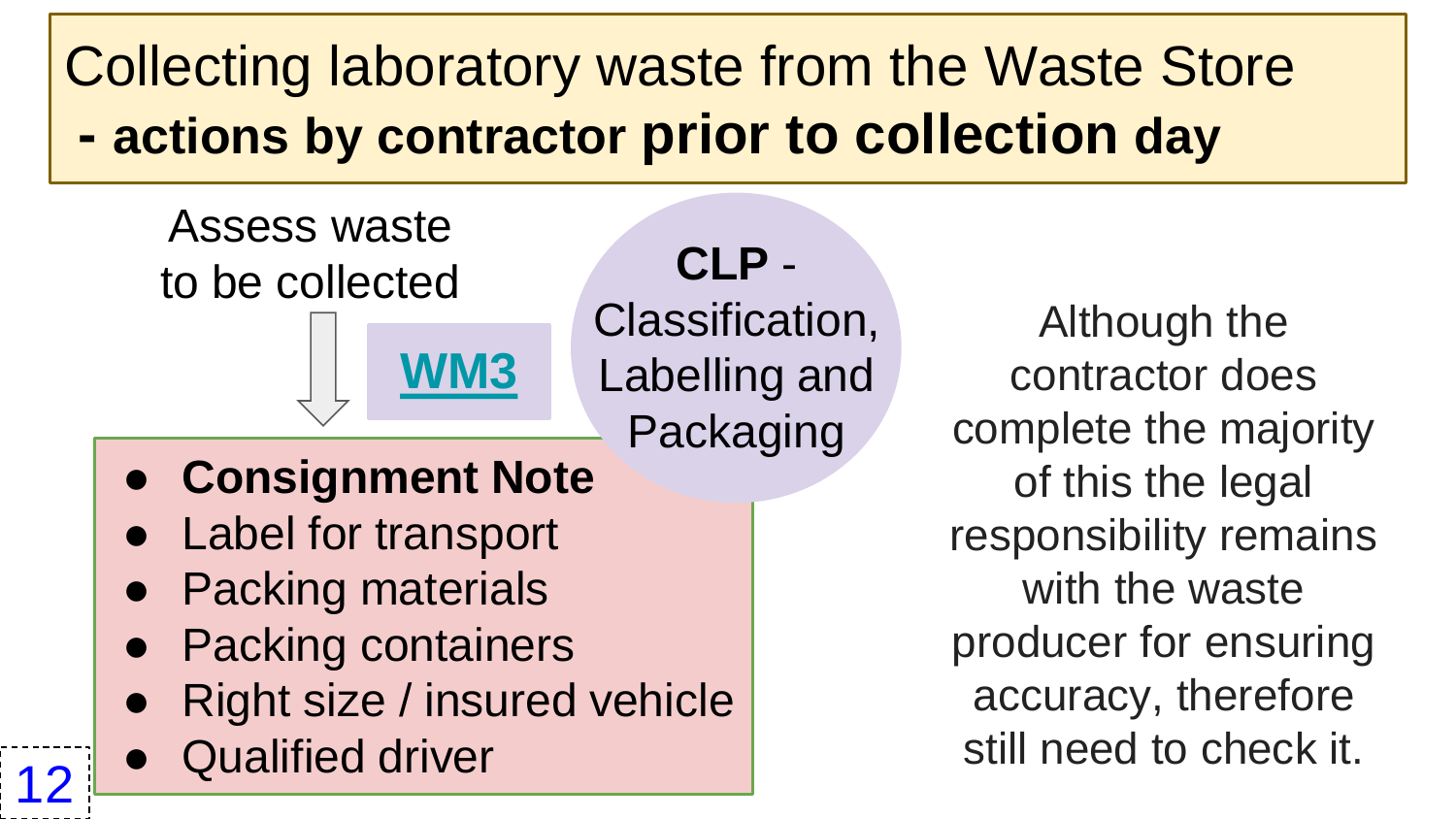#### Visualisation **examples of UN approved transport packaging**

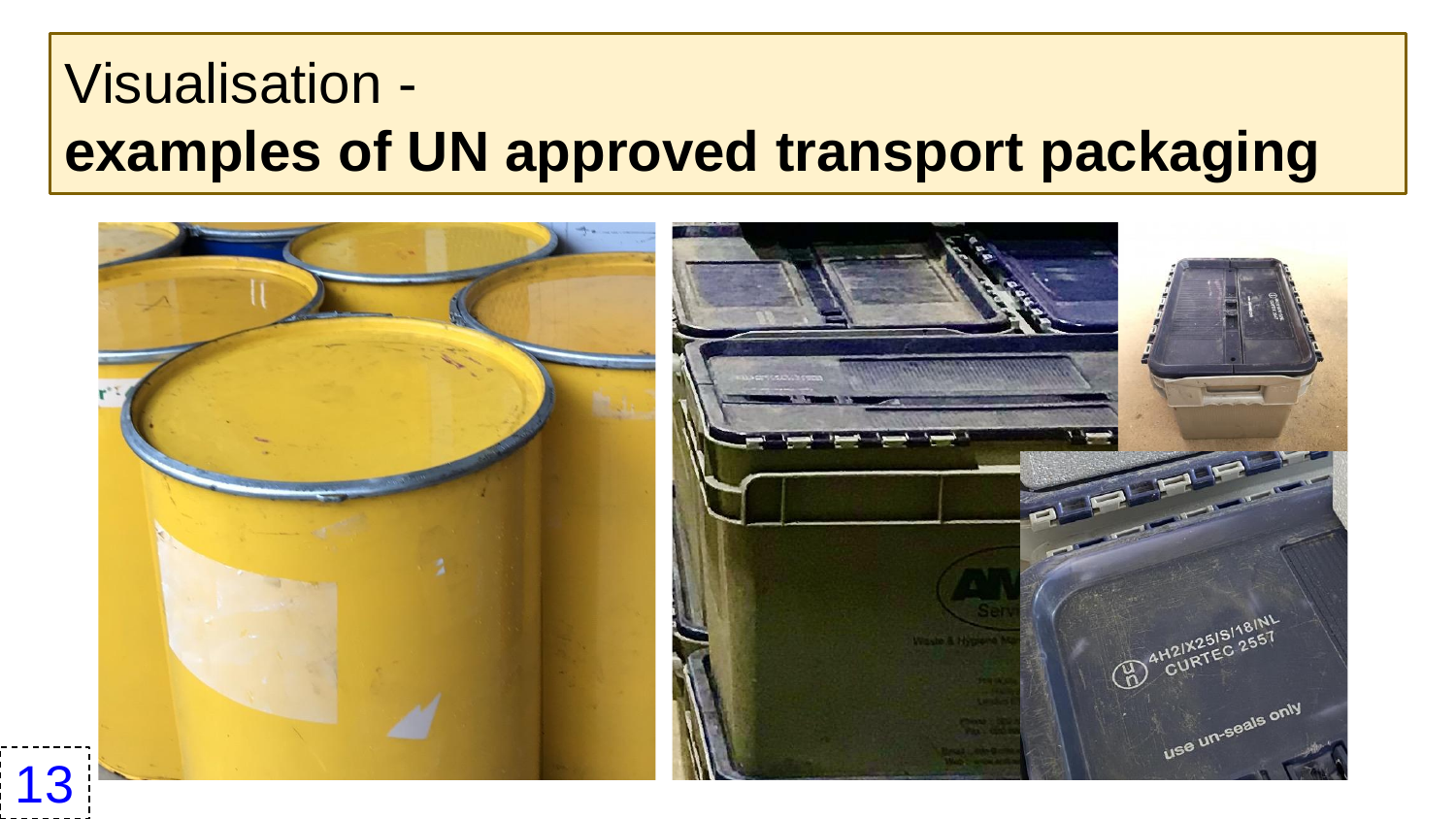#### Visualisation - **transport labelling - CLP**

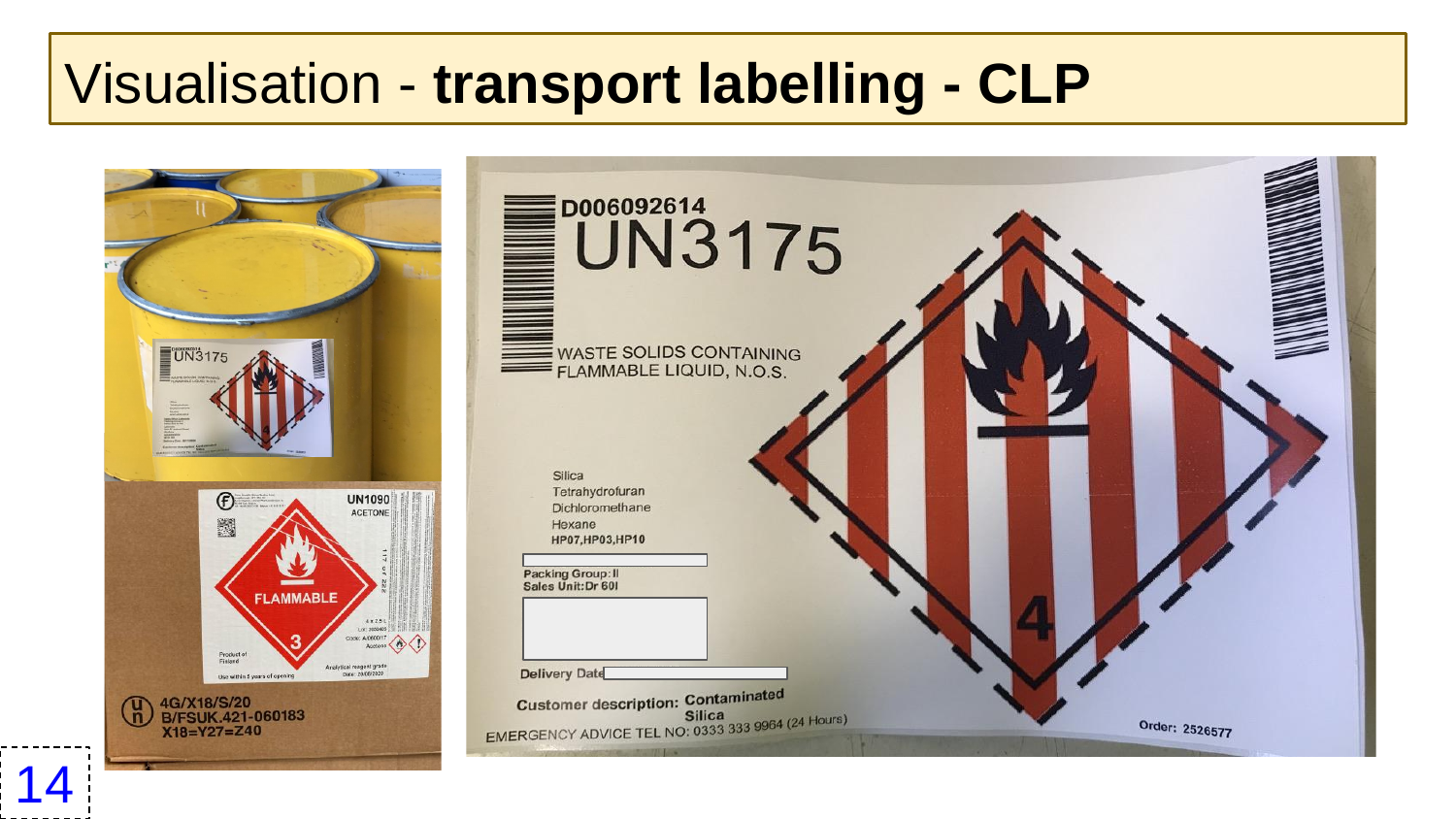Collecting laboratory waste from the Waste Store on the waste collection day

- Pack and label waste
- Sign and retain your copy of **Consignment Note** (HWCN)
- Secure containers inside of the vehicle
- Display orange hazard signage





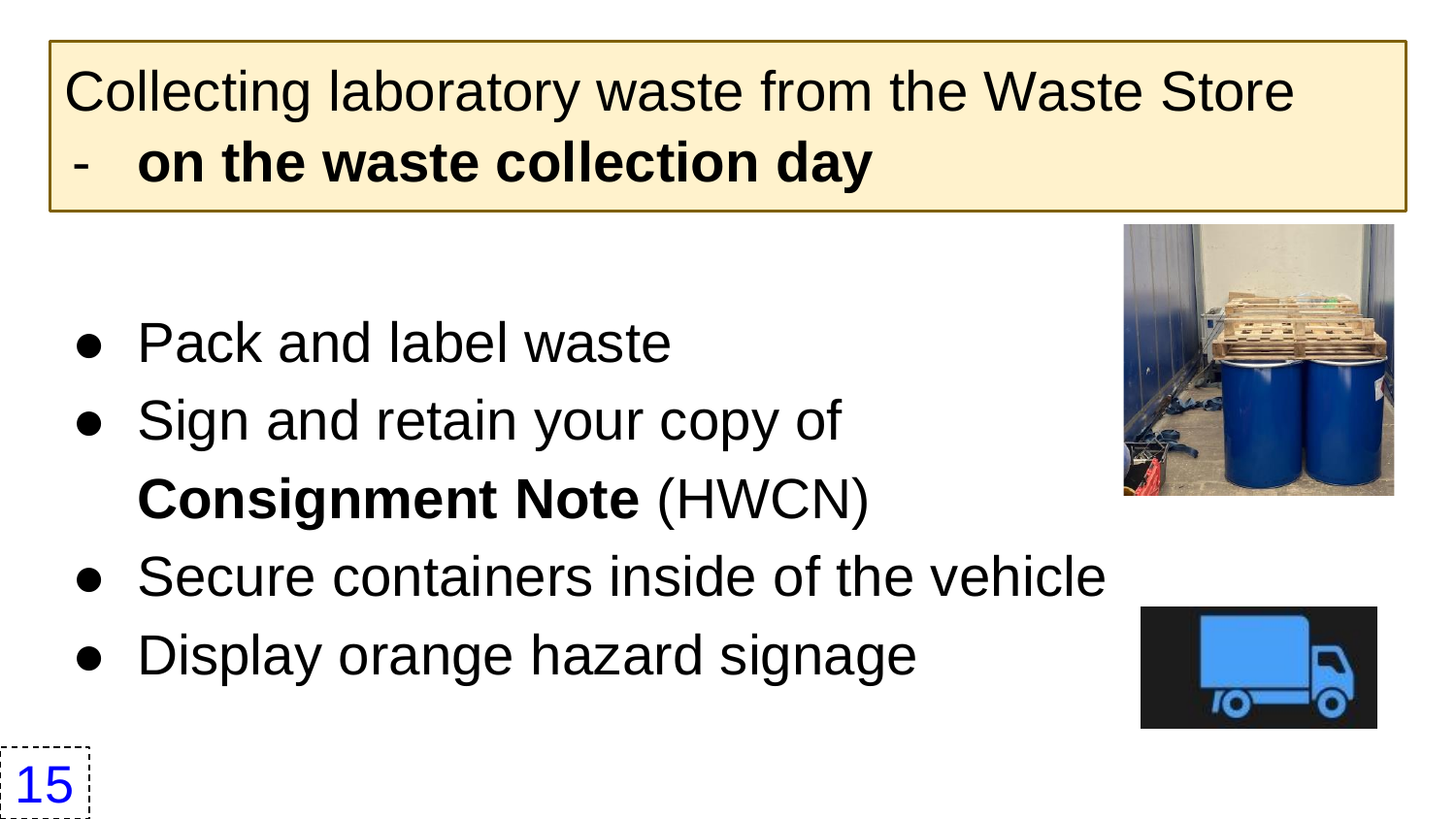## **Hazardous Waste Consignment Note (HWCN)**

- Acceptance confirmation A code ✏
	- Quantity received (kg)
	- Destination FR
- 



or D codes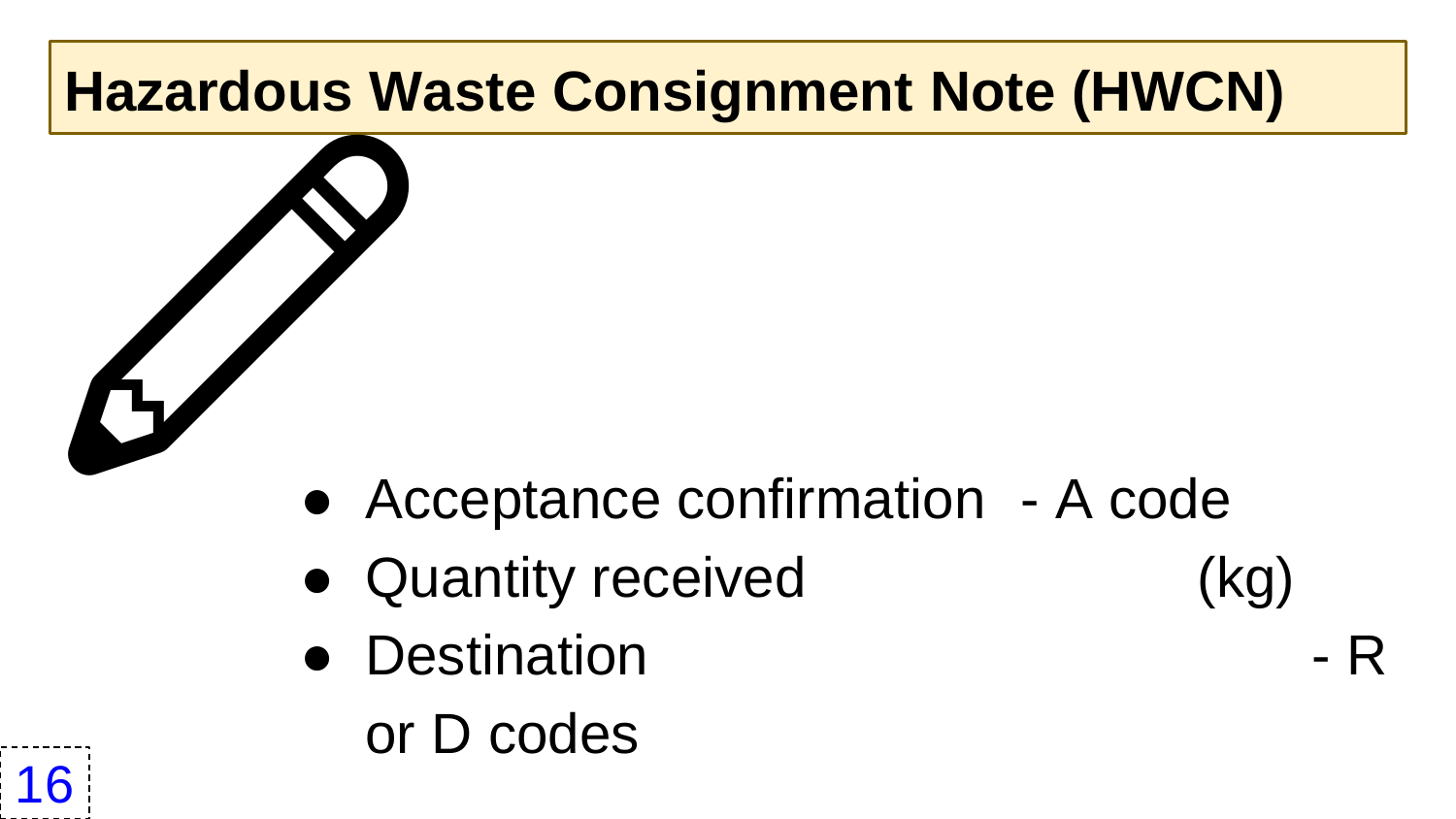#### Collecting laboratory waste from the Waste Store **after the waste collection day**





● Retain copies of **completed** Hazardous Waste **Consignment Note** (**HWCN**) for each collection (digital or hard copies or both)

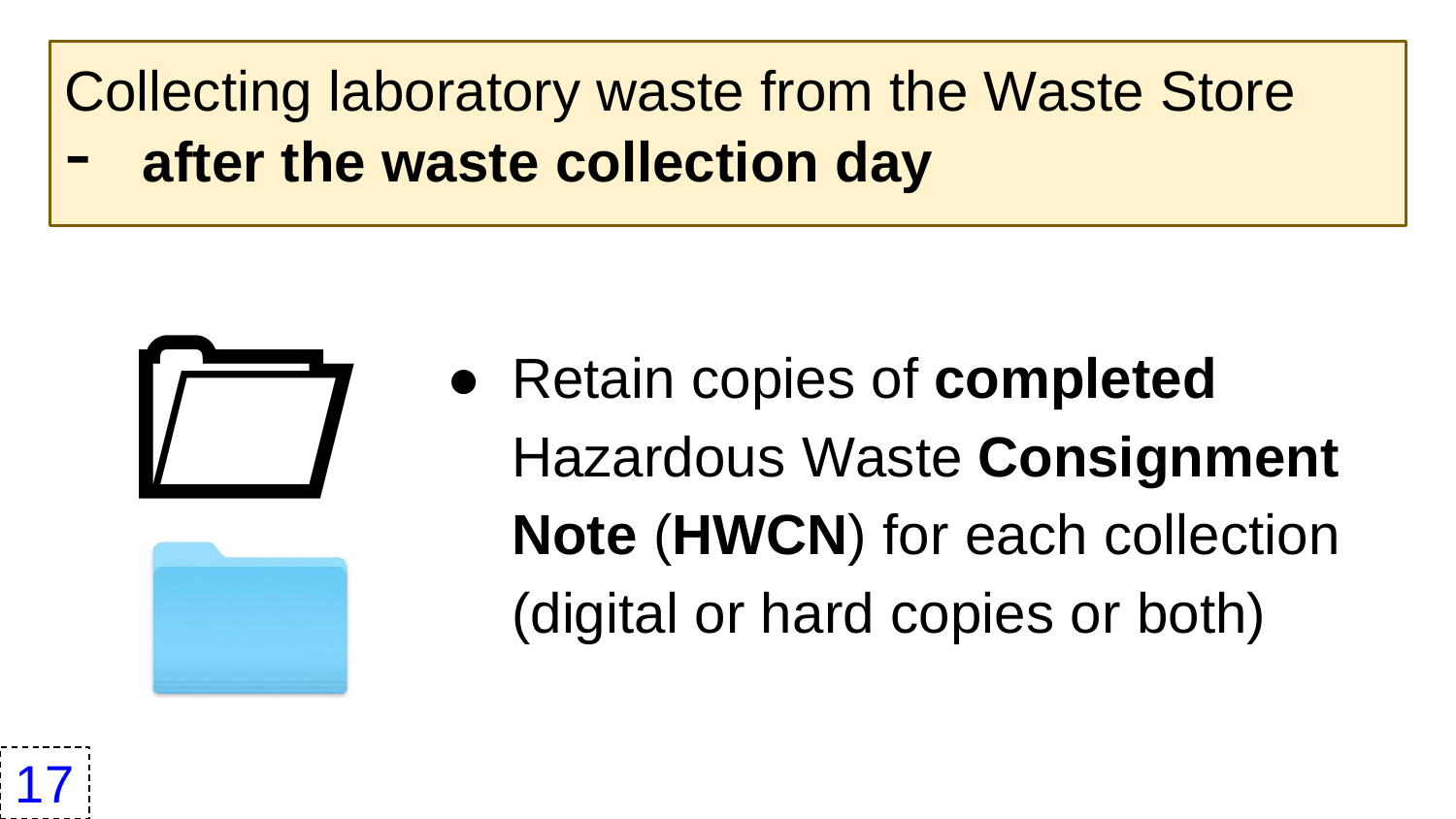#### **Waste Store Staff - job role**

- $\odot$  $\Box$
- Learning on the job in support of operation
- Only limited and patchy resources available
- Coordinate between lab users and contractor
- Keep waste stock level to minimum
- Ensure waste collected by authorised contractor
- Seek advice from those who are in the know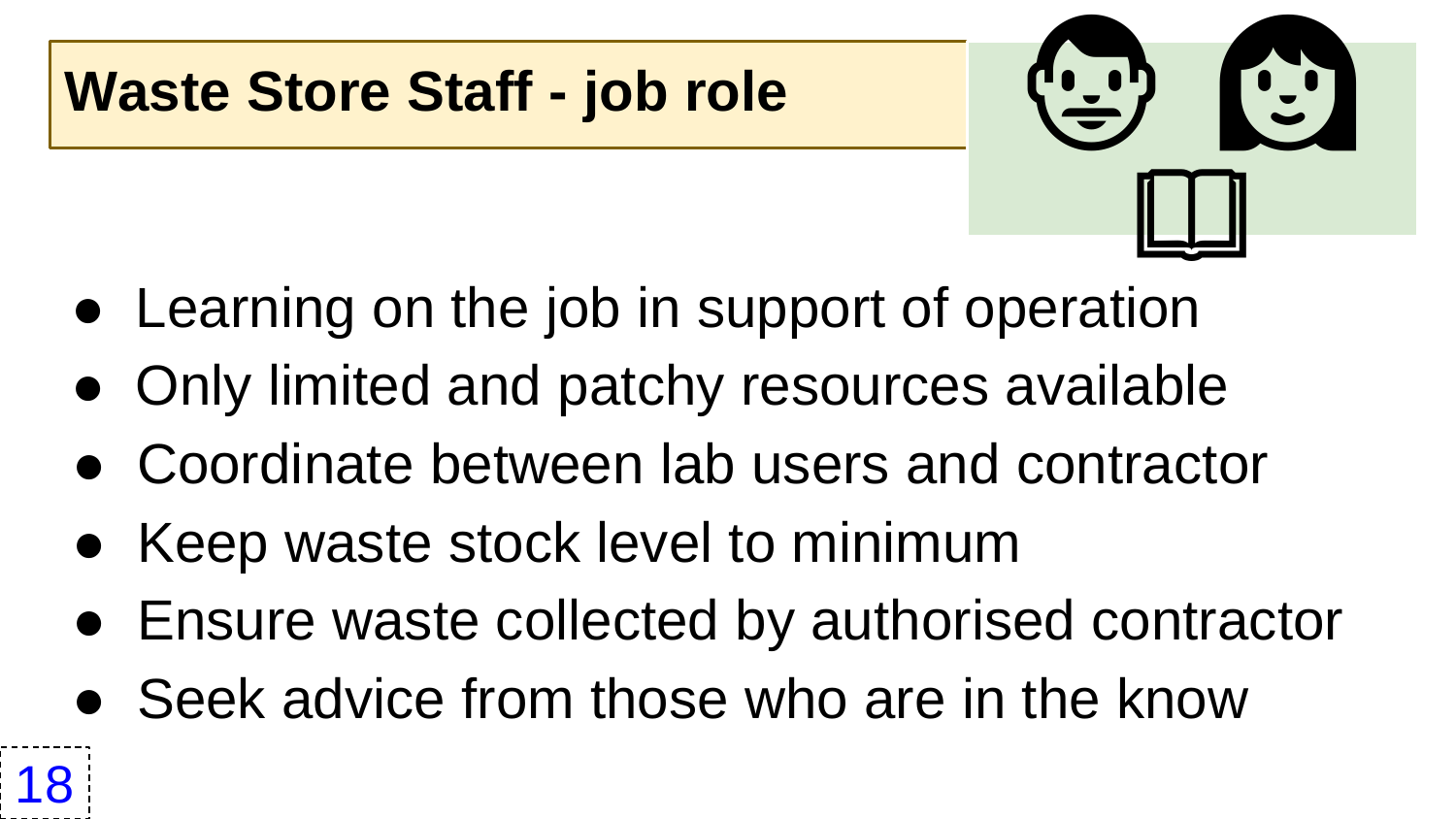#### **Waste contractor - expectation and reality**



• Collect everything in the store in reasonable time

- Share good practices, resources,
- Provide training?

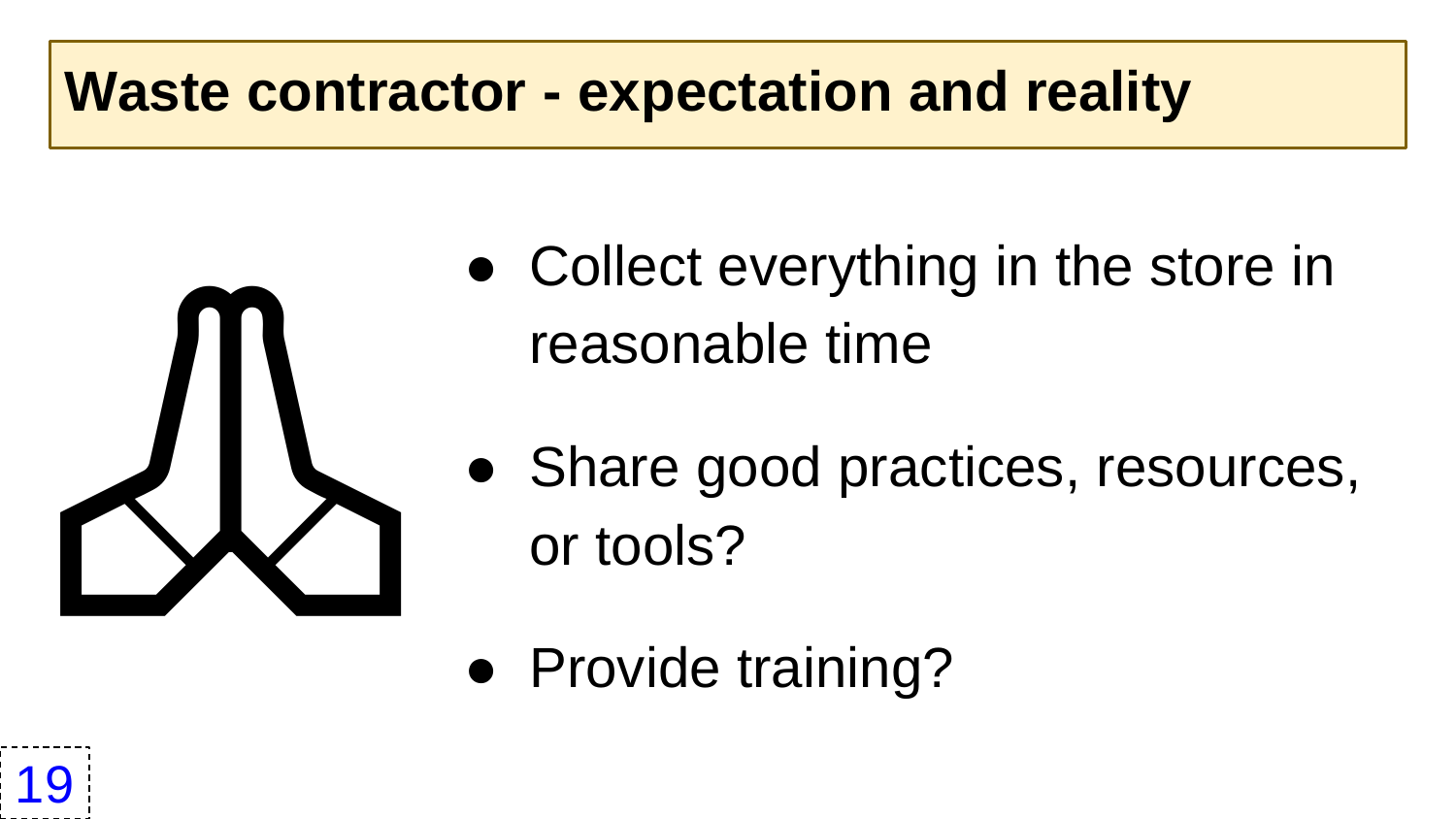#### **Unknown waste, what to do?**

#### • Contractors do have no listing no collection policy

#### ● **Prevention** of unknown is always the best plan

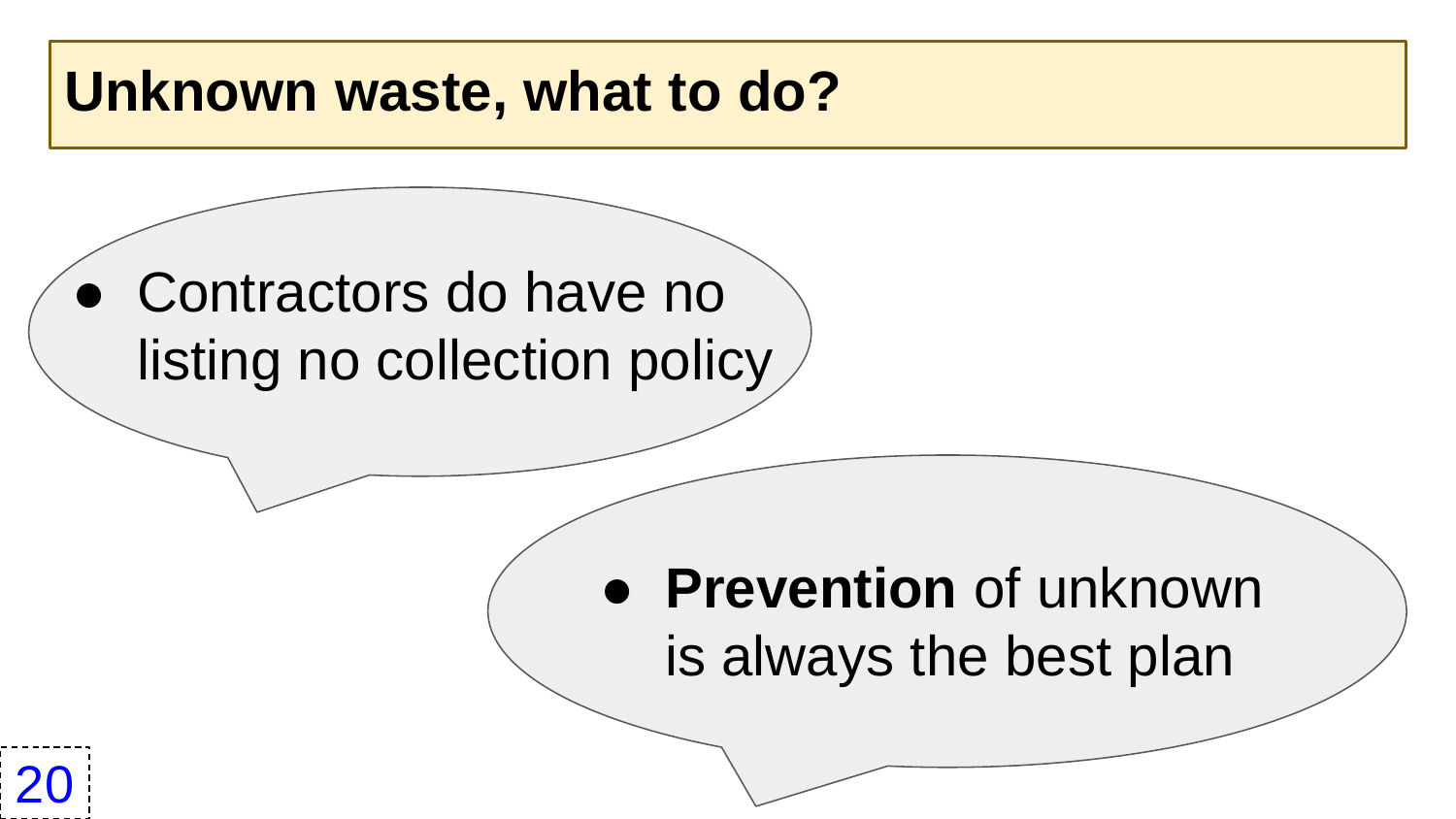#### Unknown waste

**action for the unknown holders** 

- But …
	- Provide as much information as possible
		- Location & history
		- Physical property
		- Consult with individuals in charge

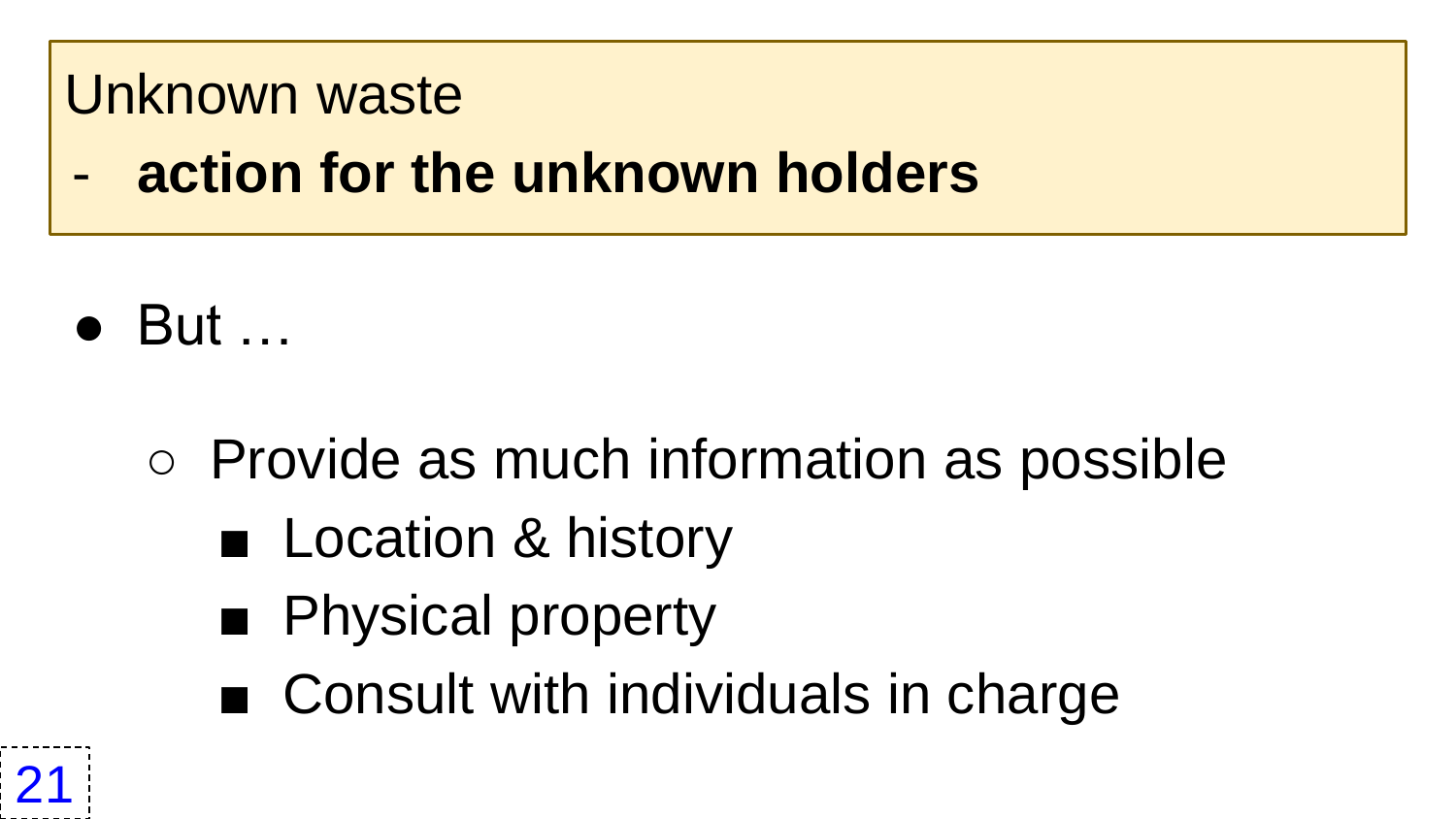#### Unknown waste

- **action for contractor**
- But ….
	- Segregate into solids & liquids, do pH test
	- Pack a maximum 2 kg together at a time or singularly if items larger than 2kg
	- Packaged securely and transported
	- One-off special collection

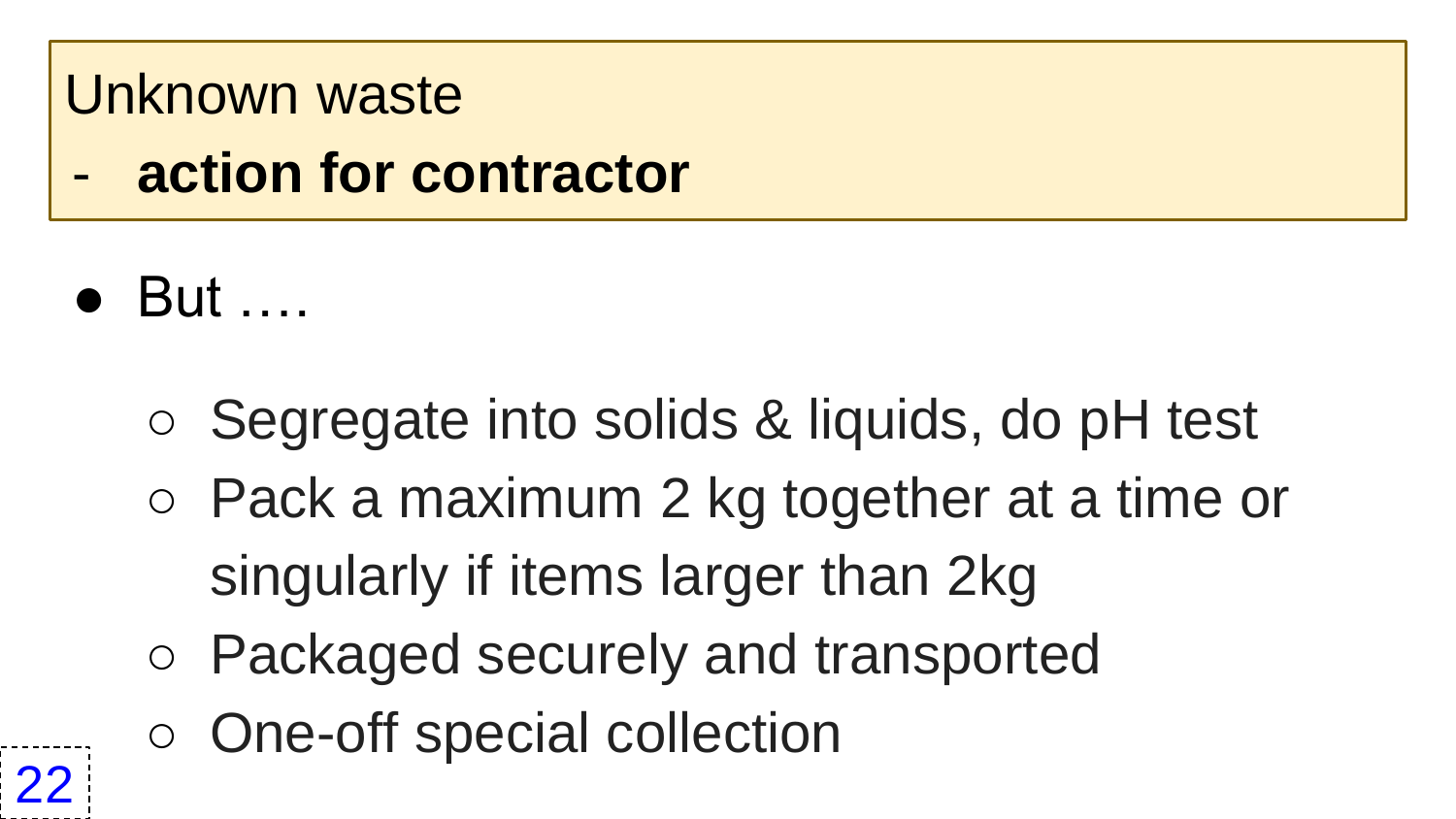#### **Final remark - awareness of complexity**

- Release laboratory waste to the contractor is a process that is highly regulated, logistical operation that involves multiple stakeholders
- Knowledge and experience gaps between ideal situation and daily operation have been noticed. Training provision and resource sharing could benefit all parties involved



 $\bigoplus_{\mathcal{A}}\bigotimes_{\mathcal{A}}\bigotimes_{\mathcal{A}}\bigotimes_{\mathcal{A}}\bigotimes_{\mathcal{A}}\bigotimes_{\mathcal{A}}\bigotimes_{\mathcal{A}}\bigotimes_{\mathcal{A}}\bigotimes_{\mathcal{A}}\bigotimes_{\mathcal{A}}\bigotimes_{\mathcal{A}}\bigotimes_{\mathcal{A}}\bigotimes_{\mathcal{A}}\bigotimes_{\mathcal{A}}\bigotimes_{\mathcal{A}}\bigotimes_{\mathcal{A}}\bigotimes_{\mathcal{A}}\bigotimes_{\mathcal{A}}\bigotimes_{\mathcal{A}}\bigotimes_{\mathcal{A}}$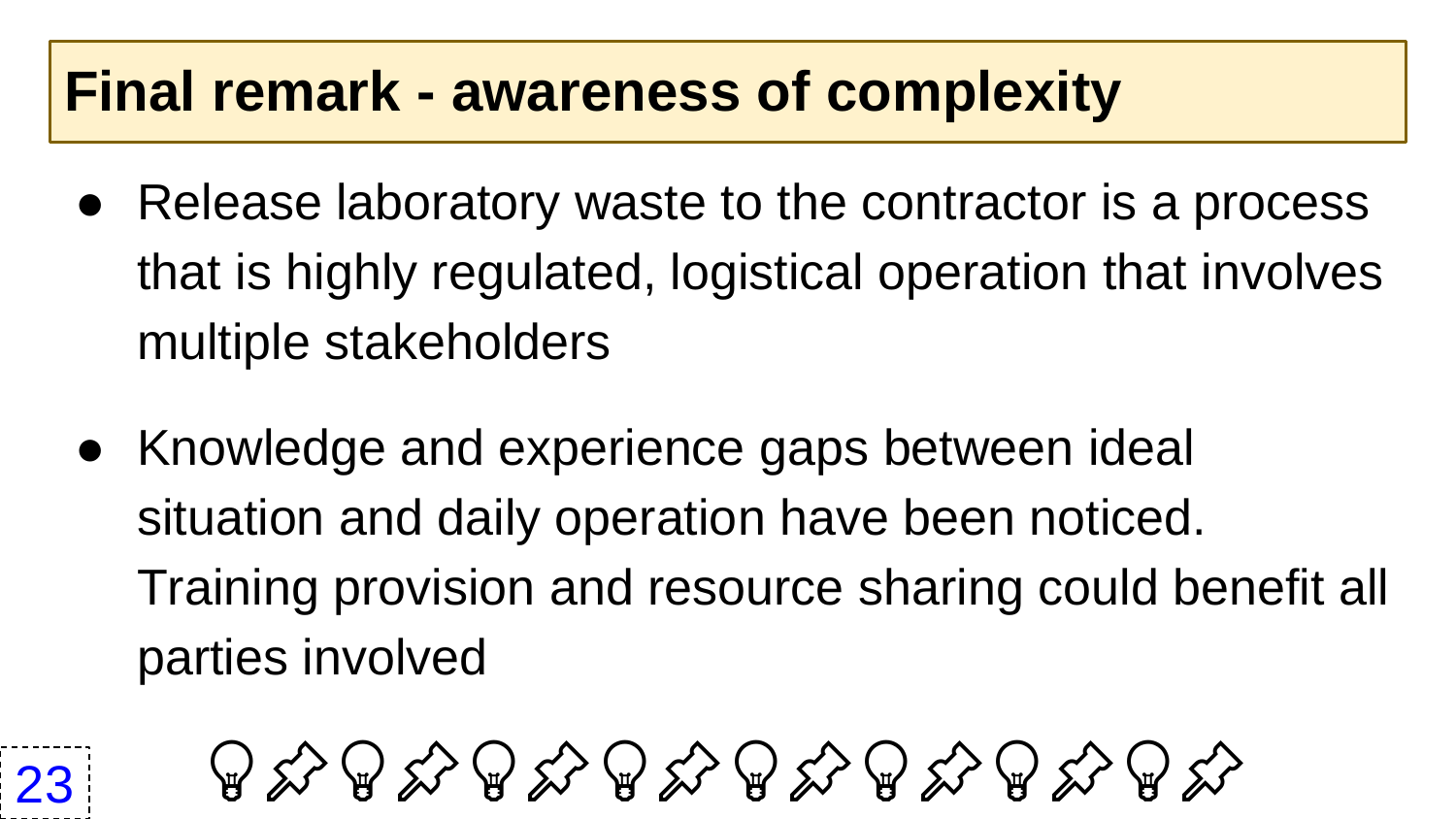• Do not mix your waste if it doesn't fit into any agreed waste streams

 $\frac{1}{2}$ 

 $\binom{R}{n}$ 

- Seek advice if not certain
- Think what you could do in you daily work to improve laboratory waste disposal operation